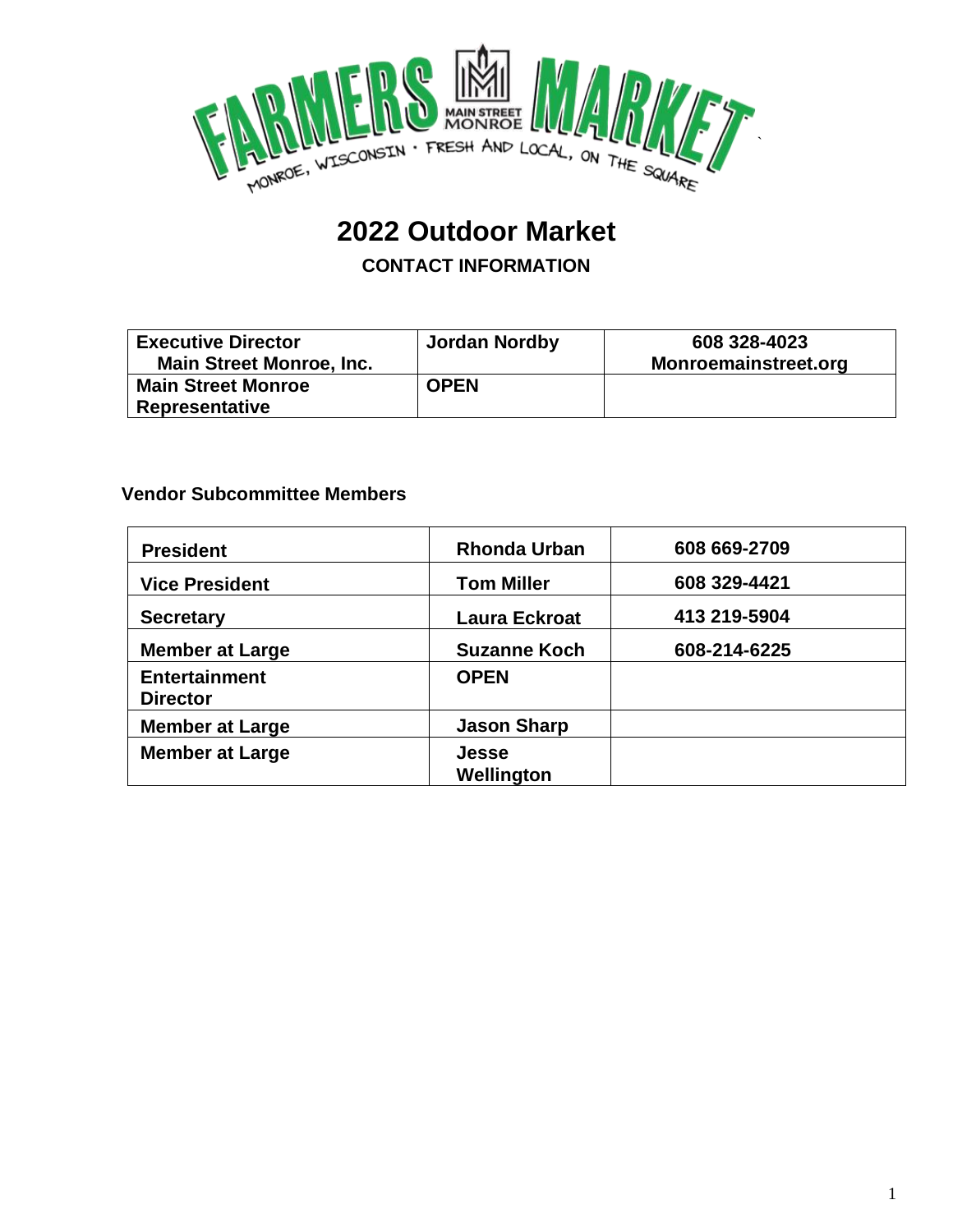### **Monroe Farmers Market 2022 Rules, Regulations & Policies (Revised 02/21/2022**)

The Main Street Monroe Farmers Market is open to vendors who desire to sell their own products of quality and value. It is a producer-only market. All products sold at the market are required to be handmade, homegrown or value-added, incorporating raw materials.

#### **DATES OF OPERATION:**

The 2022 market opens Wednesday, May 4, 2022 and on all subsequent Wednesdays and Saturdays thereafter through October 29, 2022 (subject to weather and Covid guidelines). No market will be held on September 17<sup>th</sup> due to Cheese Days.

#### **HOURS OF OPERATION**:

Saturdays – 8:00 a.m. to 1:00 p.m. on the North side of the Courthouse Square Wednesdays – 12:00 to 3:00 p.m. on the West side of the Courthouse Square

#### **REGISTRATION INFORMATION:**

Registration for the upcoming season will begin immediately

Please sign and date the application and the Hold Harmless

Agreement – you may want to keep a copy for your records

Completed applications and payments may be mailed to:

Main Street Monroe, Inc. (second floor of WI Bank & Trust) 1717 10<sup>th</sup> Street Monroe, WI 53566

#### **RESOURCE CONTACT INFORMATION:**

DATCP 1-608-224-4923 [www.datcp.state.wi.us/](http://www.datcp.state.wi.us/) Licensing Requirements – Labeling - Food Safety Weights & Measures - 1- 608-224-4938 WIC Program - 1-608261-8867 Wisconsin Department of Revenue - 1-608-266-2772 Wisconsin Nursery Grower/Dealer Information - 1-608-224-4572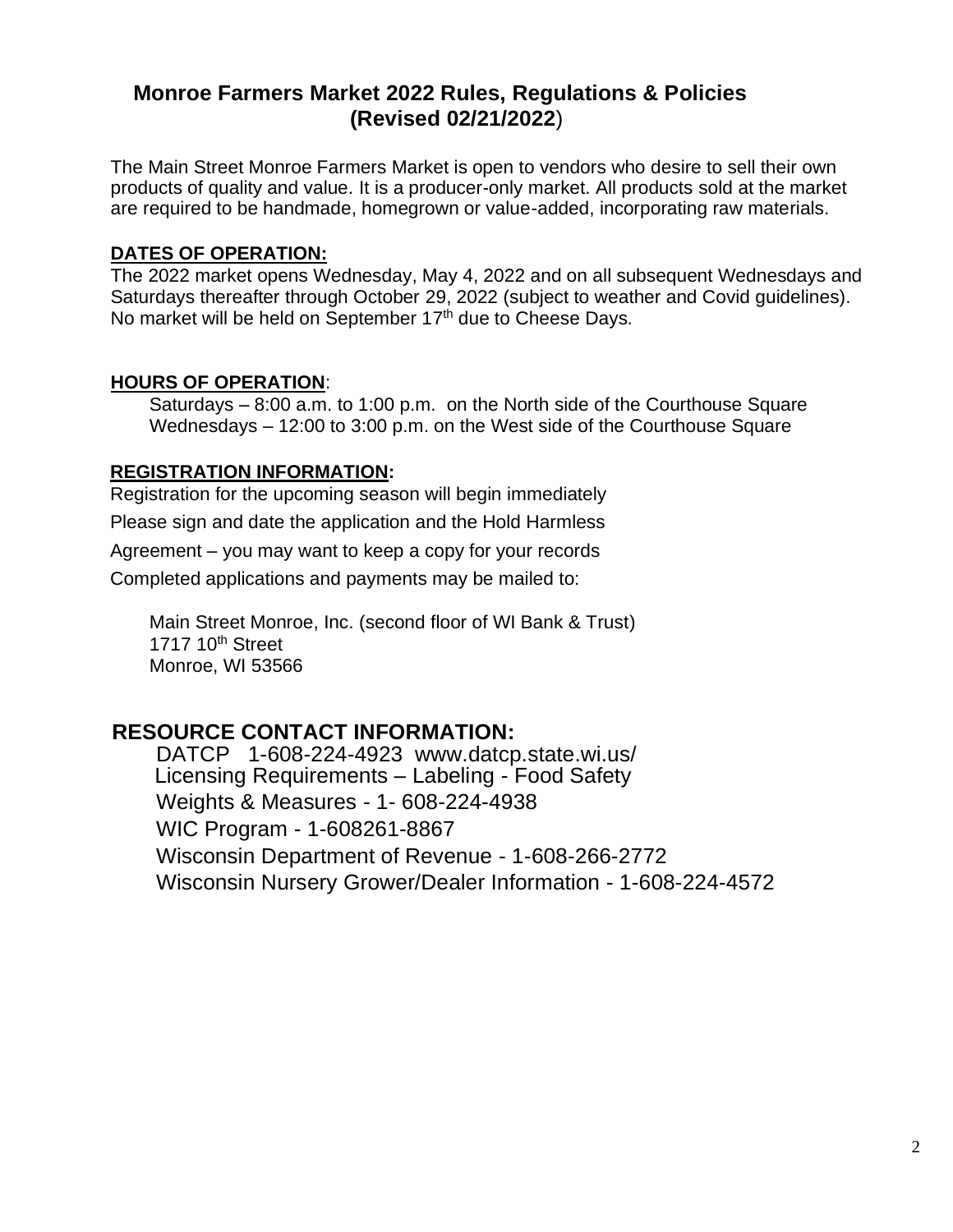# **General Rules and Regulations**

Each prospective vendor must complete and return the attached registration form, hold harmless agreement, and the vendor category/product list. Note that the form asks that you identify all products. This information will be used to assist the subcommittee in determining whether the products are appropriate for the market, to promote them, and to educate customers.

The vendor may sell only homegrown or handmade products using raw materials. No products may be purchased from another source and brought in under a participating vendor's name and resold.

- **1.**The Monroe Farmers Market Subcommittee retains the right to refuse any vendor or product deemed not to meet minimum standards.
- **2.**It is the responsibility of each vendor/producer to abide by all federal, state, and local regulations which govern the production, harvest, preparation, preservation, labeling, and/or safety of products offered for sale at the market. Product liability insurance is the sole responsibility of the vendor producer.
- **3.**The vendor/producer is responsible for obtaining all licenses or permits required for the sale of his/her product(s) to the public. Each vendor must supply appropriate forms for kitchen certifications, state permits, and all legal documents with this application.
- **4.**One-week notice is requested for approval, paperwork clearance and location placement. Participation by a vendor with less notice will be permitted only at the sub-committee's discretion.
- **5.** The market subcommittee or an appointee thereof has the right to conduct an inspection of the production areas of any products sold by a vendor/producer. The vendor/producer will be given a 48 hour notice prior to an inspection, along with the reasons for such inspection. Failure to allow such an inspection will constitute a violation of the rules and regulations. Sanctions may include a written warning, suspension or expulsion from the market, with or without a refund of all paid fees.
- **6.** Market management has full authority to enforce all rules and regulations within the market area. Failure by vendors/producers to comply with any rules and regulations may result in the forfeiture of privilege as a participant in the market for a length of time determined by market management.
- **7.** Participation in the market by non-profit organizations and charities will be decided by the market subcommittee and Main Street Monroe's Board of Directors on a case-by-case basis. Requests from special interest organizations will not be considered; visible donation containers for such entities are not permitted.
- **8.** Subcommittee Members will serve a two year commitment. All voting of subcommittee Members will occur during the Fall Vendor Meeting with terms beginning November 1<sup>st</sup>. The chair and secretary subcommittee positions will be elected during even-numbered years and the vice president and committee member at large subcommittee positions will be elected during oddnumbered years. In weeks prior to each Fall Vendor Meeting, nomination ballots will be distributed to all active full Season Vendor companies. Once the nominations have been collected, ballots will be distributed to active full Season Vendor companies, one vote per Market Stall. Ballots will be counted by two (2) subcommittee member's (not up for re-election), and a vendor. The results will be revealed during the Fall Vendor Meeting.
- **9.** If a subcommittee member is unable to fulfill his/her two-year term, an interim replacement will be appointed by a simple majority vote by the subcommittee until the end of the officer's original twoyear term.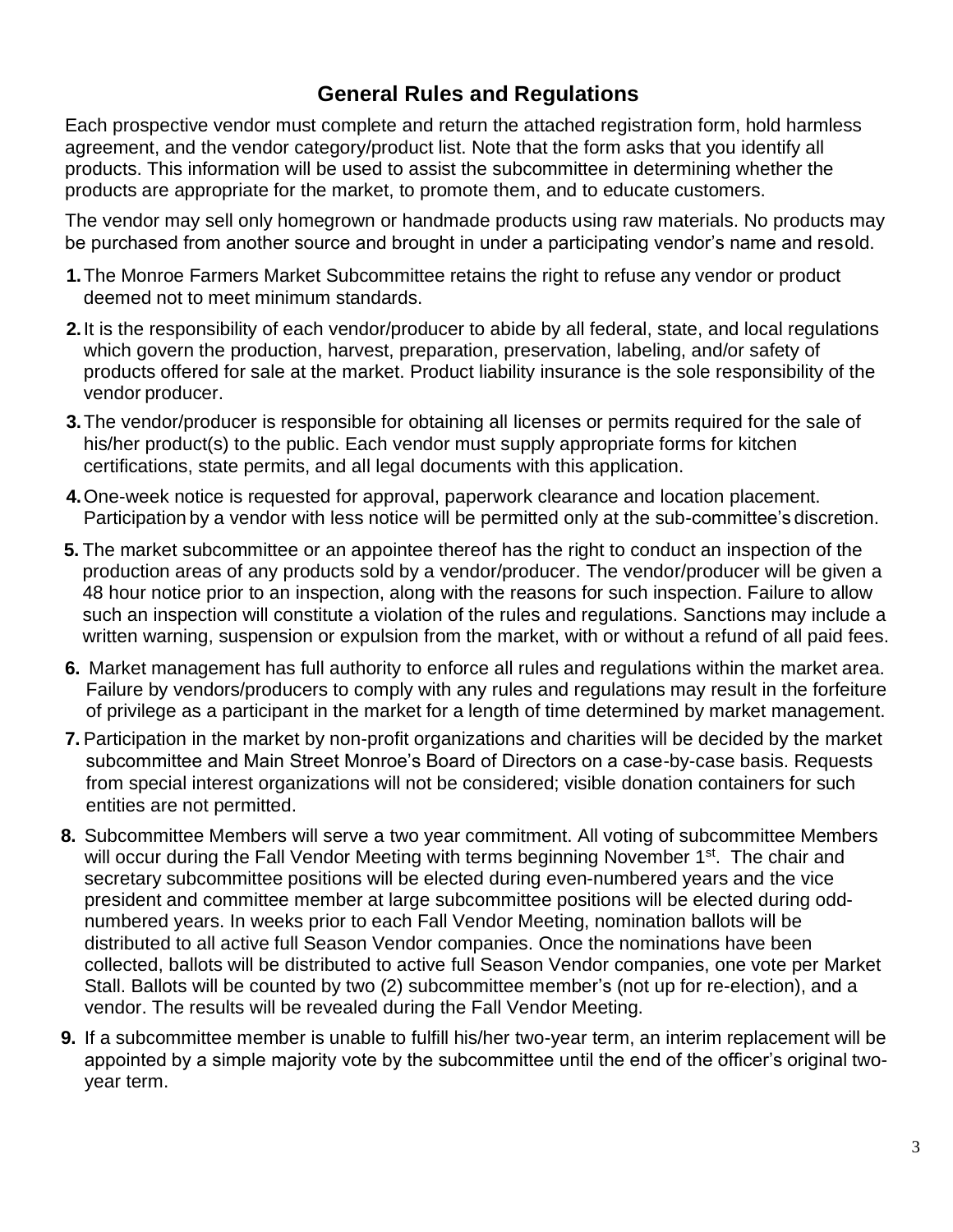## **2022 VENDOR FEES**

| Fee Includes 1 table                  | <b>Paid Before April</b><br>1st | Paid April 1st or<br>after   | <b>Annual Vehicle</b><br>Fee |
|---------------------------------------|---------------------------------|------------------------------|------------------------------|
| Season – Two days each week per stall | \$135                           | \$185                        |                              |
| Season – One day per week per stall   | \$100                           | \$150                        |                              |
| Daily Vendor fee (no cap) per stall   | \$20                            | $\qquad \qquad \blacksquare$ |                              |

#### **VENDORS**

There are 51 markets to the season with 26 Wednesday markets and 25 Saturday markets. A vendor registering as a season vendor does not have to be at every market day during the season.

**A daily vendor** registers by submitting an application one week before the vendor wants to start participating in the market. The vendor only needs to fill out one application per season but pays (with no cap) the daily fee each time the vendor participates in the market. Spaces for the Saturday market will be assigned after 7:15 a.m. the morning of the market.

#### **VENDOR STALLS**

CANOPY STALL

- $12' \times 12'$
- Parallel to curb on Courthouse side of traffic lane
- Pull vehicle up to curb at a 90 degree angle
- Set up canopy directly behind vehicle
- Additional helpers or vendors are to park their vehicle on South or East side of square leaving spaces on North and West side of square open for customers.

#### **ARRIVING AT YOUR STALL**

- Season Vendors will set up in the order of their arrival
- When you arrive at the market, you will set up next to the last vendor in your section.

#### **VENDOR CONDUCT:**

- 1. Vendors' children less than six (6) years old must remain within their parents' stall unless accompanied by an older, responsible person. Children from 6-12 years must behave appropriately; otherwise, they must remain in their parents' stall.
- 2. Vendors younger than 16 require the presence of an adult at all times (state law)
- 3. Vendors are not allowed to bring personal pets to the market
- 4. Vendors are to remain set up until market time ends, unless prior arrangements have been made with the subcommittee designee
- 5. Fraudulent, dishonest, or deceptive merchandising will be grounds for forfeiture of the privilege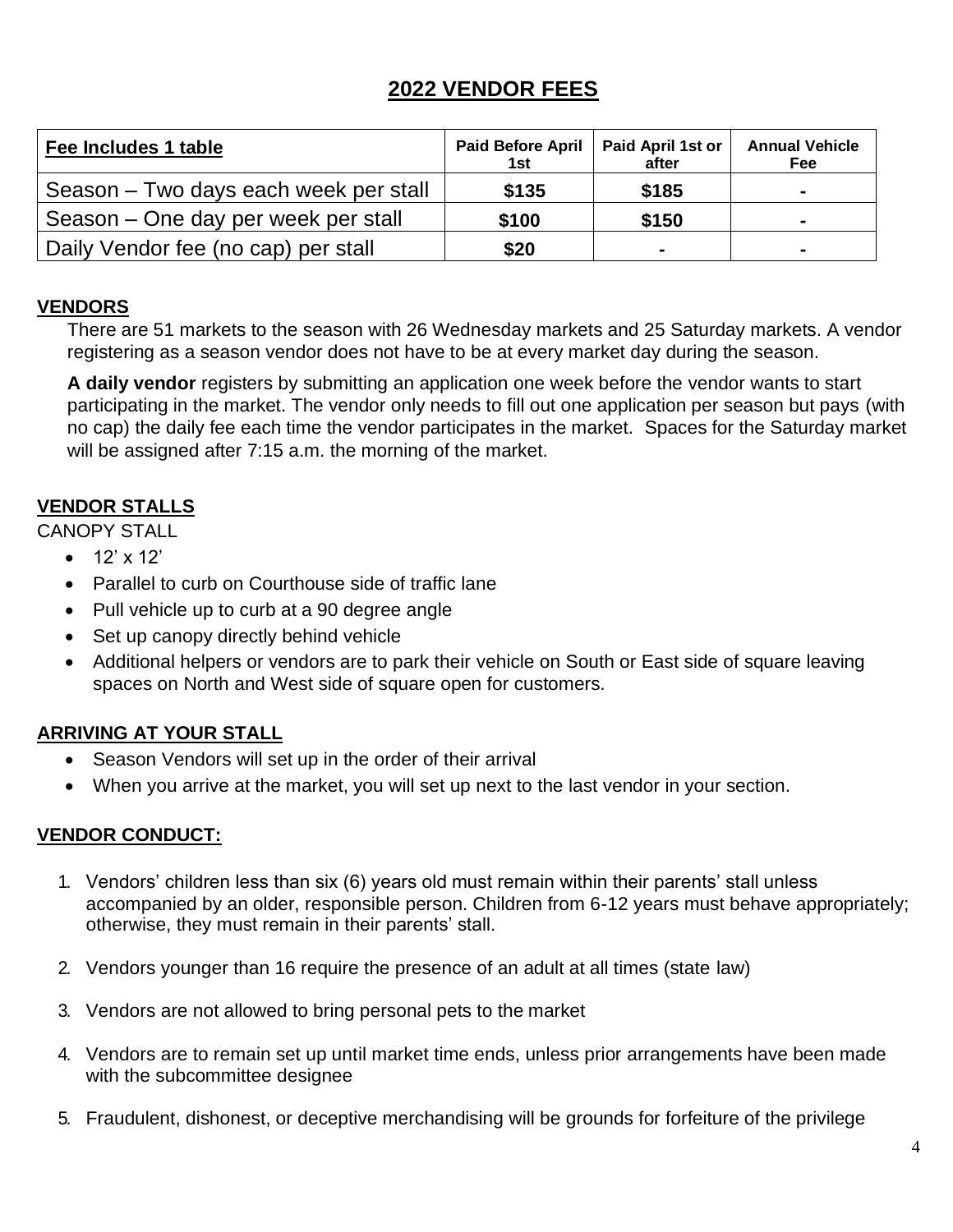of doing business at the market

6. All vendors shall conduct themselves in a manner that is courteous to other vendors and the public. Vendors, as integral representatives of the market as a whole, are expected to adhere to acceptable business principles in matter of personal conduct and appropriate person integrity at all times. This involves sincere respect for the rights and feelings of fellow vendors, customers, and management. Inappropriate behavior, including, but not limited to obscene, abusive, threatening, sexual and discriminatory language or behavior will not be tolerated

#### **MARKET PARTICIPATION:**

- 1. Vendors must be at their Stalls by 7:30 a.m. on Saturdays and 11:30 a.m. on Wednesdays
- 2. If an absence becomes necessary, the vendor must notify the market contact by 8:00pm the night before the market
- 3. Vendors must pack-up their stalls so that the parking spaces are available to the public no later than one hour after the market close per our use agreement with the city
- 4. All tents and canopies must be weighted down with at least 25 lbs. on each leg from set up to tear down or you will be asked to take it down
- 5. Stalls must be kept organized and products should be clean and attractively presented
- 6. All vendors must stay within the allotted stalls and may not encroach into the right of way
- 7. Main Street Monroe collects market sales data for USDA requirement
	- Data collection is anonymous in that identity is NOT recorded or associated with actual sales
	- All vendors must submit a complete and accurate sales slip for at the end of each market
- 8. The subcommittee or designee has the authority to extend or shorten market hours (inclement weather, special events) as deemed appropriate and beneficial
- 9. Monroe promotions may request vendors' involvement, support and/or products through the use of coupons, produce baskets, and other types of customer appreciation strategies

#### **DISCIPLINARY ACTIONS:**

1<sup>st</sup> offense: Verbal Warning

2<sup>nd</sup> offense: No participation at next two (2) markets

3<sup>rd</sup> offense: Not allowed to vend for completion of market season, no refunds Disciplinary action that results in forfeiture of market participation may be appealed to the Market subcommittee to present information and reasons that the vendor believes were not adequately considered.

Main Street Monroe, Inc, via its executive director and board of directors, reserves the right to change, amend, modify, and suspend the previously listed disciplinary actions as needed.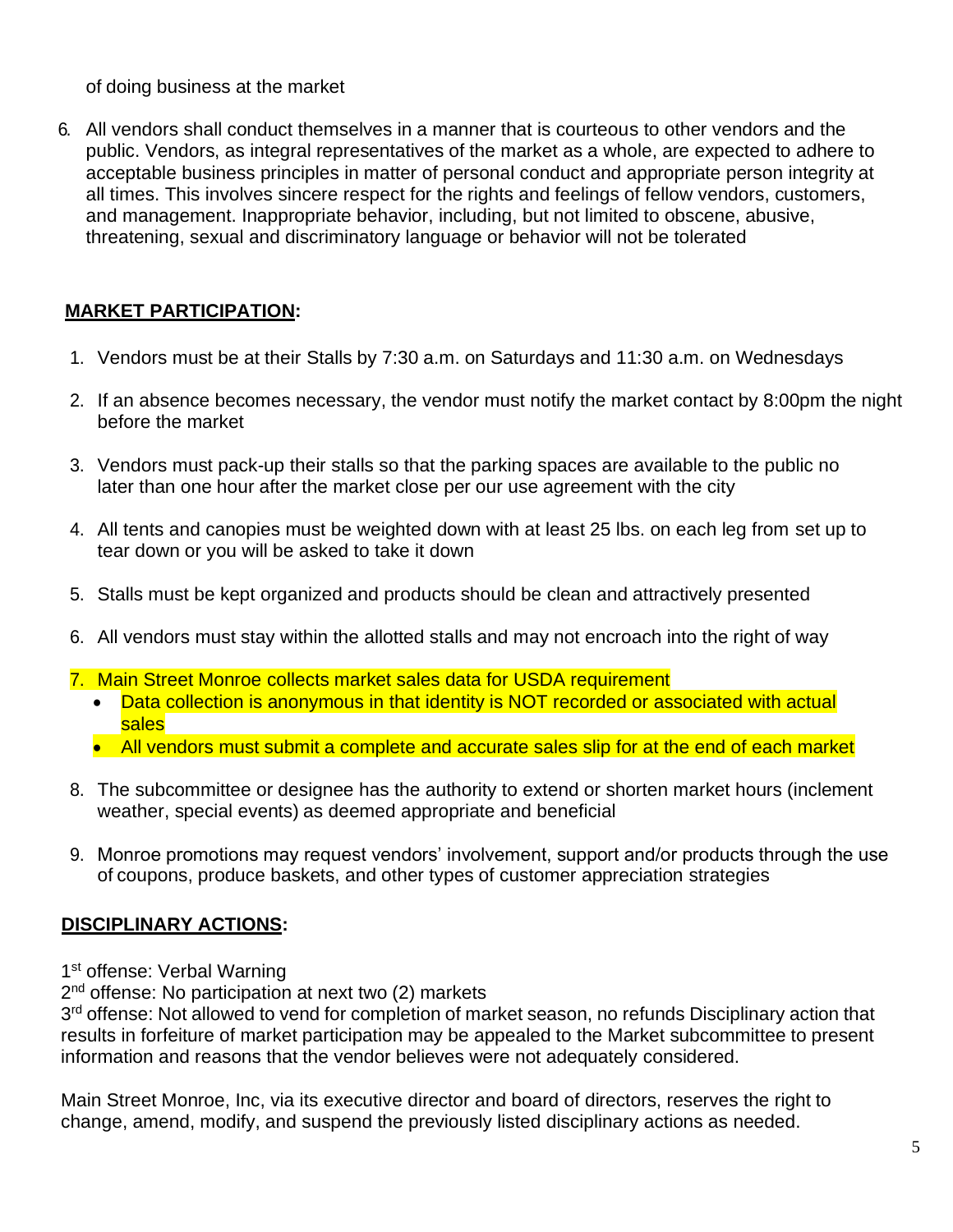

# **2022 Registration/Agreement Form**

| 2021 Vendor? Yes _____ No_____                                                                                                                                                                                                                                                         |                                                                                                                                                                                                                                      |                          |  |  |  |
|----------------------------------------------------------------------------------------------------------------------------------------------------------------------------------------------------------------------------------------------------------------------------------------|--------------------------------------------------------------------------------------------------------------------------------------------------------------------------------------------------------------------------------------|--------------------------|--|--|--|
| Update contact information. Then sign and date                                                                                                                                                                                                                                         |                                                                                                                                                                                                                                      |                          |  |  |  |
|                                                                                                                                                                                                                                                                                        | Farm or Business Name: Manual Account of the Contract of the Contract of the Contract of the Contract of the Contract of the Contract of the Contract of the Contract of the Contract of the Contract of the Contract of the C       |                          |  |  |  |
|                                                                                                                                                                                                                                                                                        | Vendor 1 Name: 2008 and 2009 and 2009 and 2009 and 2009 and 2009 and 2009 and 2009 and 2009 and 2009 and 2009                                                                                                                        |                          |  |  |  |
|                                                                                                                                                                                                                                                                                        |                                                                                                                                                                                                                                      |                          |  |  |  |
|                                                                                                                                                                                                                                                                                        | Line Phone: Cell Phone: Capaca Communication Communication Cell Phone:                                                                                                                                                               |                          |  |  |  |
|                                                                                                                                                                                                                                                                                        |                                                                                                                                                                                                                                      |                          |  |  |  |
|                                                                                                                                                                                                                                                                                        |                                                                                                                                                                                                                                      |                          |  |  |  |
| Contact information if different than Vendor 1<br>Address: <u>with a series of the series of the series of the series of the series of the series of the series of the series of the series of the series of the series of the series of the series of the series of the series of</u> |                                                                                                                                                                                                                                      |                          |  |  |  |
|                                                                                                                                                                                                                                                                                        |                                                                                                                                                                                                                                      |                          |  |  |  |
|                                                                                                                                                                                                                                                                                        | Line Phone: ____________________________Cell Phone: ____________________________                                                                                                                                                     |                          |  |  |  |
|                                                                                                                                                                                                                                                                                        |                                                                                                                                                                                                                                      |                          |  |  |  |
| 2) $\qquad \qquad$                                                                                                                                                                                                                                                                     | Please list your authorized helpers: (Only authorized helpers on this list will be able to sell.)<br>Note: Vendors must be 16 years or older. For those aged 12 to 15 it is mandatory that an adult be present during vending hours) |                          |  |  |  |
| I would like to vend:                                                                                                                                                                                                                                                                  |                                                                                                                                                                                                                                      | (Fees for one 12' stall) |  |  |  |
|                                                                                                                                                                                                                                                                                        | 2 days each week all market sessions (if paid prior to April1st)                                                                                                                                                                     | \$135                    |  |  |  |
|                                                                                                                                                                                                                                                                                        | 1 day each week all market sessions (if paid prior to April 1 <sup>st</sup> )<br>\$100                                                                                                                                               |                          |  |  |  |
| Fee paid April 1 <sup>st</sup> or after                                                                                                                                                                                                                                                | Daily vendor fee (no limit on number of days - no cap)                                                                                                                                                                               | \$20<br>\$50             |  |  |  |
| Usual Market Vehicle (circle size)                                                                                                                                                                                                                                                     |                                                                                                                                                                                                                                      |                          |  |  |  |
| <b>CAR</b>                                                                                                                                                                                                                                                                             | MINI-VAN FULL SIZE VAN SMALL PICK-UP LARGE PICK-UP                                                                                                                                                                                   |                          |  |  |  |
| Do you need electricity (if available)? ___Yes<br>Number of stalls requested                                                                                                                                                                                                           | <b>No</b>                                                                                                                                                                                                                            |                          |  |  |  |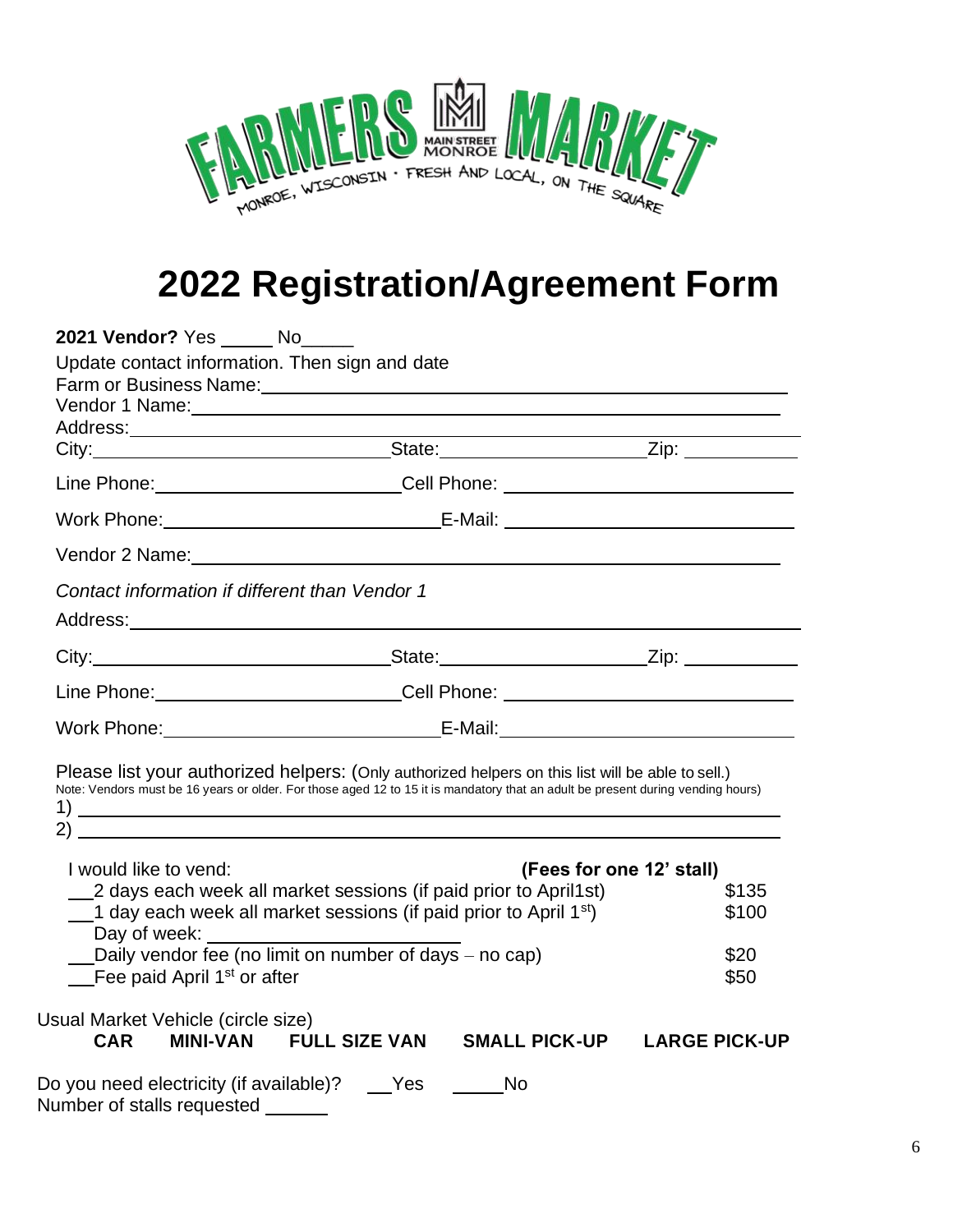**Please provide up to two physical addresses for your business' primary point(s) of production if you grow produce, vend value added products, or prepare foods somewhere other than the Monroe Farmers Market. No P.O. Boxes, please**

| <b>Primary production location:</b>                                     | <b>Secondary production location:</b>                                                |  |  |  |
|-------------------------------------------------------------------------|--------------------------------------------------------------------------------------|--|--|--|
|                                                                         | Address _________                                                                    |  |  |  |
| City State Zip                                                          |                                                                                      |  |  |  |
| Farm Business Yes No<br>Acres Owned<br>Acres Leased<br>Acres Cultivated | Farm Business Yes No No No<br>Acres Owned<br>Acres Leased<br><b>Acres Cultivated</b> |  |  |  |

#### **Identify the type(s) of products that you will sell at this market in 2020. Please circle all that apply:**

| Produce Meat & |         | Dairy | Eggs | Value                | Prepared             | Plants & | Crafts / Arts | <b>Baked</b> |
|----------------|---------|-------|------|----------------------|----------------------|----------|---------------|--------------|
|                | seafood |       |      | Added <sup>(2)</sup> | Foods <sup>(3)</sup> | flowers  | ' Services    | Goods        |

**Produce –** Asparagus, Beans, Beets, Bok Choy, Broccoli, Brussel Sprouts, Cabbage, Carrots, Cauliflower, Celery, Eggplant, Garlic, Gourds, Herbs, Kohlrabi, Kale, Leeks, Lettuce, Mushrooms, Okra, Onions, Parsnips, Peas, Peppers, Popcorn, Potatoes, Pumpkins, Radishes, Rutabaga, Spinach, Summer Squash,

Winter Squash, Sweet Corn, Swiss Chard, Tomatoes, Turnips, Zucchini, Apples, Berries, Melons, pears

**Meat and Seafood** – Beef, Bison, Chicken, Lamb, Pork, Goat, Fresh Water, Salt Water, Shell Fish

**Dairy** – Milk, Cheese, Yoghurt

**Eggs** – Chicken, Duck, Pheasant, Ostrich, Turkey

**Value added** – Bees Wax, Honey, Milled Grains, Jams & Jellies, Maple Syrup, Pickles, Salsa

**Prepared Foods** – Coffee, Sandwiches, Cream Puffs, Grilled Foods, Salads, Ice Cream

**Plants & Flowers** – Annuals, Cut Flowers, Dried Flowers, Perennials, Seedlings, Vegetable Starts

**Arts Crafts Services** – Aprons, Art Work, Body Products, Books, Candles, Ceramics, Crochet/Knit, Fiber

Products, Furniture, Jewelry, Massages, Needle Point, Pet Supplies, Signs, Soap, Quilts, Woodworking

**Baked Goods** – Bars, Cakes, Cookies, Danish, Donuts, Pastries, Pies

**I have read and understand the 2021 Main Street Monroe Farmers Market Rules and Regulations and I agree to abide by said Rules and Regulations at all times while vending at the market. (Revised: 02/10/2021)**

**Signature** 

Date:

**Please make checks payable to Main Street Monroe** Mail Completed Agreement to: Monroe Main Street Attention: Monroe Farmers Market 1717 10<sup>th</sup> Street Monroe WI 53566